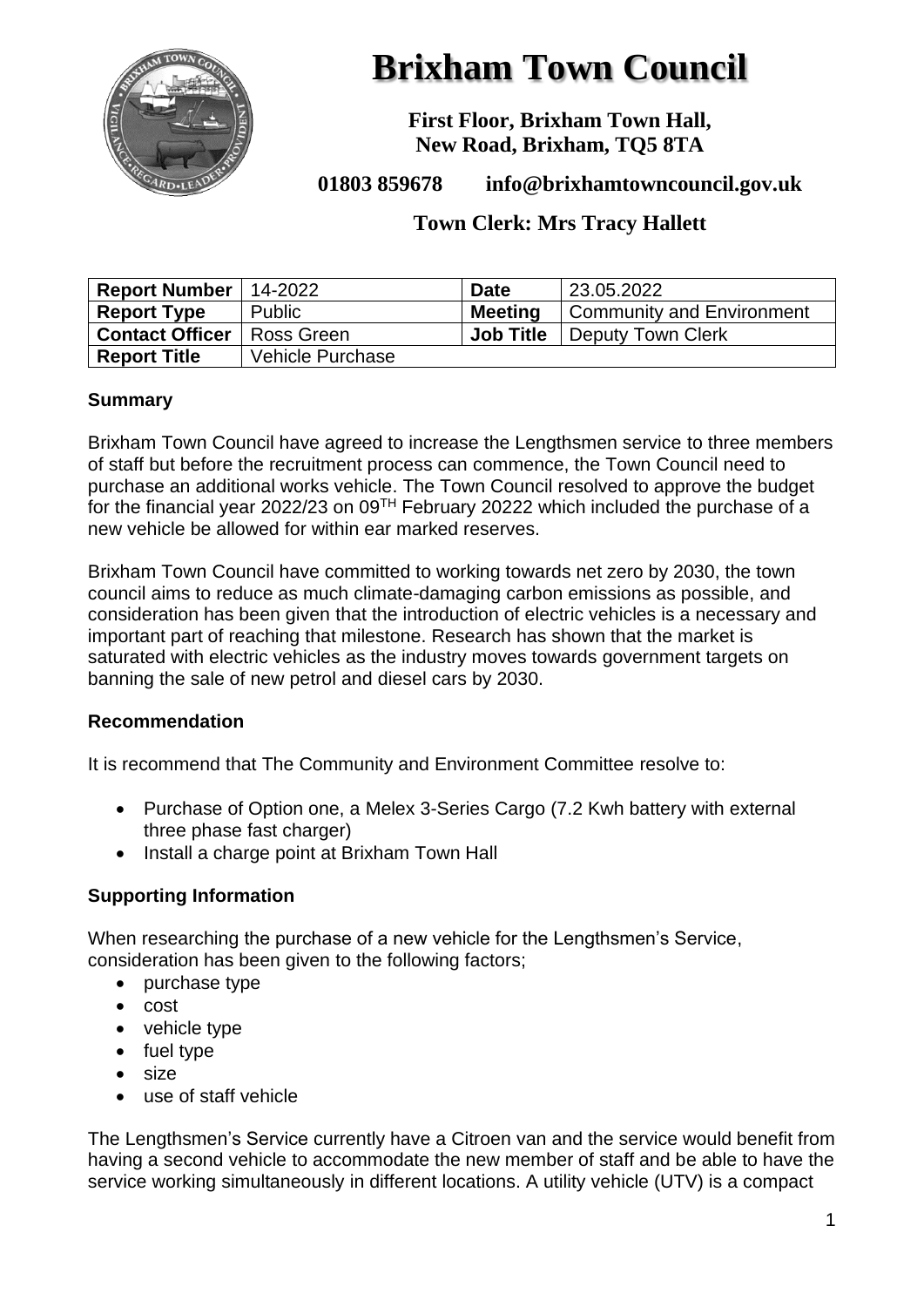vehicle with a small width, these characteristics lend itself to being a suitable vehicle to navigate the small roads and spaces in Brixham. A second vehicle would help support the expansion of the Lengthsmen service and would accommodate more amounts of waste collection from allotment sites, the gardening assistance scheme and being able to transport larger equipment.

#### **Electric vehicles**

The benefits of owning an electric vehicle are well known, bringing multiple benefits including:

- Environmental impact
- Increased safety
- Improved health
- Lower noise pollution
- Savings on fuel, tax and maintenance costs.

The perceived disadvantages of an electric car are the driving range, increase in energy bills and recharge time. However, when we consider the Lengthsmen travel between 50- 70 miles per week, that will not be an impact on the service.

Fully electric vehicles have zero tailpipe emissions making them greener, cleaner and better for the environment. It could be possible to power the electric vehicle with 100% renewable electricity, another vital step to decarbonisation.

#### **Workplace Charging Scheme**

The workplace charging scheme (WCS) is a voucher-based scheme that provides support towards the up-front costs of the purchase and installation of electric vehicle chargepoints, for eligible businesses, charities, and public sector organisations.

The grant covers up to 75% of the total costs of the purchase and installation of EV charge points capped at a maximum of £350.00 per socket and 40 sockets across all sites per applicant.

Once the charge point has been installed, the authorised installer will claim the grant on the applicant's behalf.

Brixham Town Council could, in the first instance, install a charge point at the Town Hall in the current Lengthsmen's parking spot and later explore the installation of a second charge point at the proposed depot for the Lengthsmen's service.

Research has shown that the average installation cost of a EV ChargePoint is £1000 (or £650 if you include the workplace charging scheme).

# **Option one: Melex 3-Series Cargo (Electric)**

The Melex is manufactured using high-quality robust materials, offering strong build quality and durability. The vehicle would offer 35-40 miles of range on a charge, 28mph top speed, and a load capacity of 675kgs. The costs below include heated front windscreen, towbar, waste cage, rotating orange strobe, hill climb gear and a choice of body colours.

The Melex is a L7E vehicle, classed as a quadricycle.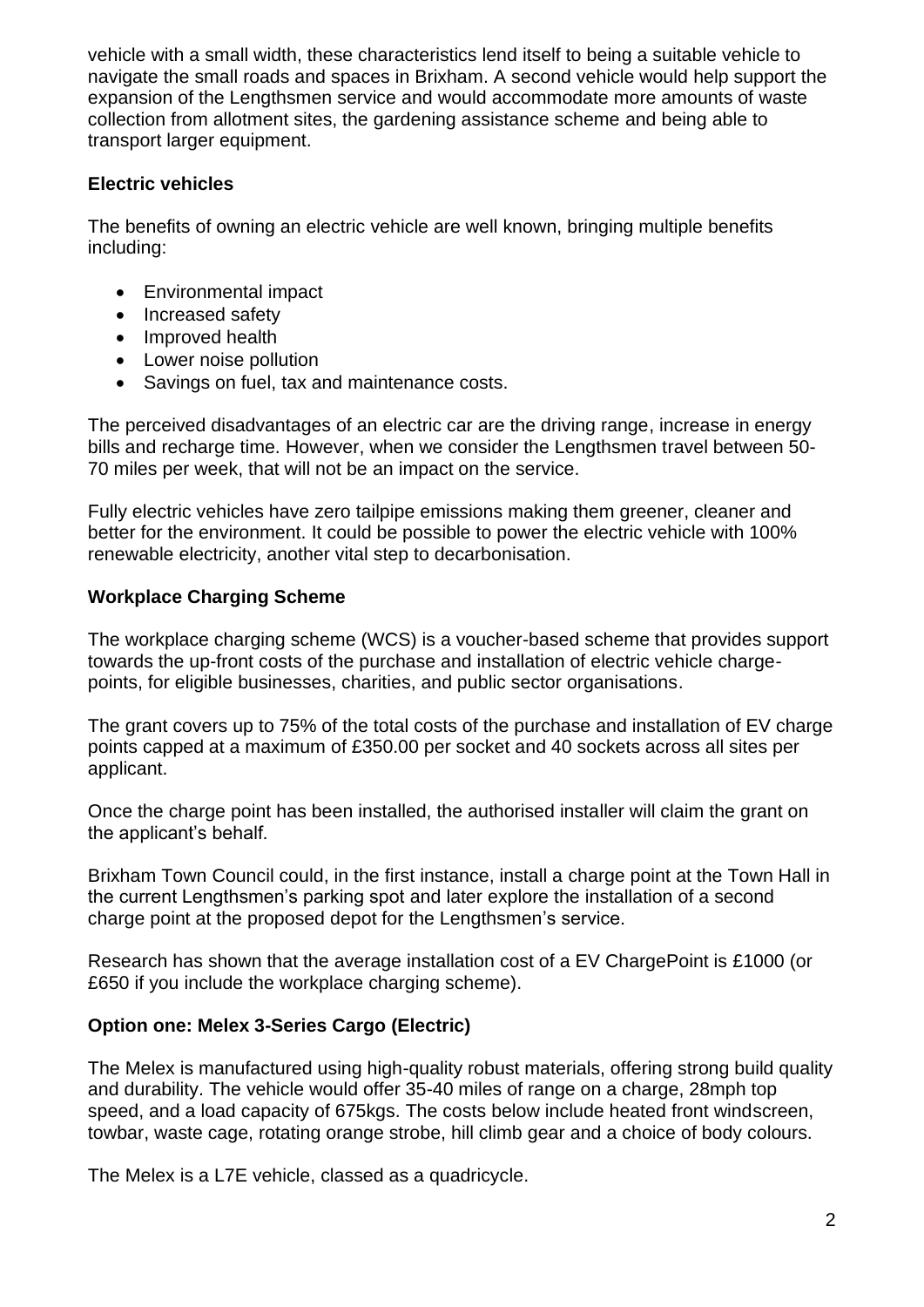| <b>Battery type</b>                    | Cost                |
|----------------------------------------|---------------------|
| 2.3 Kwh lithium battery and on board   | £24,195.25 (ex VAT) |
| charger                                |                     |
| 7.2 Kwh with external three phase fast | £25,207.75 (ex VAT) |
| charger                                |                     |

The lead times are 12 weeks to be ready to be delivered but there is an additional 4-6 week wait for road registration.

This is an example of the Melex 3-Series Cargo:





# **Option two: Capella Work Machine**

The work machine is an all-electric utility vehicle from STAR EV designed to move around people and equipment quietly, safely and efficiently. It comes with a 210ah (10Kw) Lithium battery offering up to 70 miles range. The rear cargo capacity is 500kgs and has a 520kg tow capacity.

| <b>Battery type</b>                  | Cost             |
|--------------------------------------|------------------|
| 2.3 Kwh lithium battery and on board | £18,495 (ex VAT) |
| charger                              |                  |

The cost of a cabbed work machine include a mesh cage, beacon and heater would be £18,495. Whilst the work machine is a cheaper alternative it offers considerably less rear cargo carry capacity than other options available.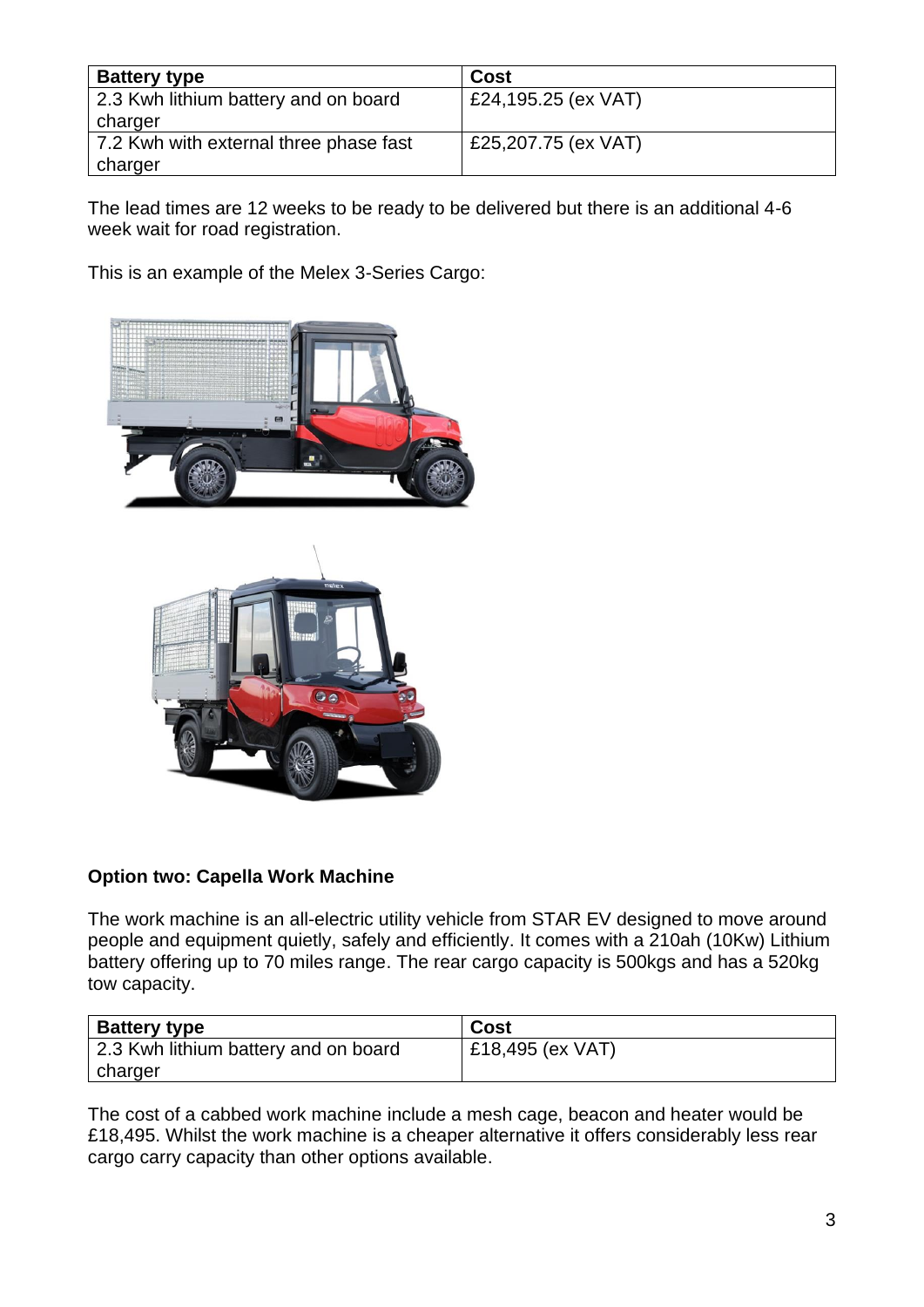The Capella Work Machine was test driven by Council Officers at a recent open day hosted by a supplier. It was noted the rear cargo space was limited and would not be practical for the equipment the Lengthsmen use. The cab is taken from a golf buggy and the design of the vehicle is focused towards work on golf courses, large estates, campuses, as opposed to work around a urban area.

This is an example of the Capella Work Machine:





# **Option three: Goupil G4 Cage Pick-Up**

The Goupil G4 is an all-electric, zero emission light commercial utility vehicle, road homologated to N1. The G4 has a payload of up to 1200kg, a top speed of 31mph and handles gradients up to 18% laden and 30% unladen. The average distance on a full charge is 95 miles. This option of vehicles comes with mesh cage body and dropdown sides.

| <b>Battery type</b>                  | Cost             |
|--------------------------------------|------------------|
| 9.0 Kwh lithium battery and on board | £31,694 (ex VAT) |
| charger                              |                  |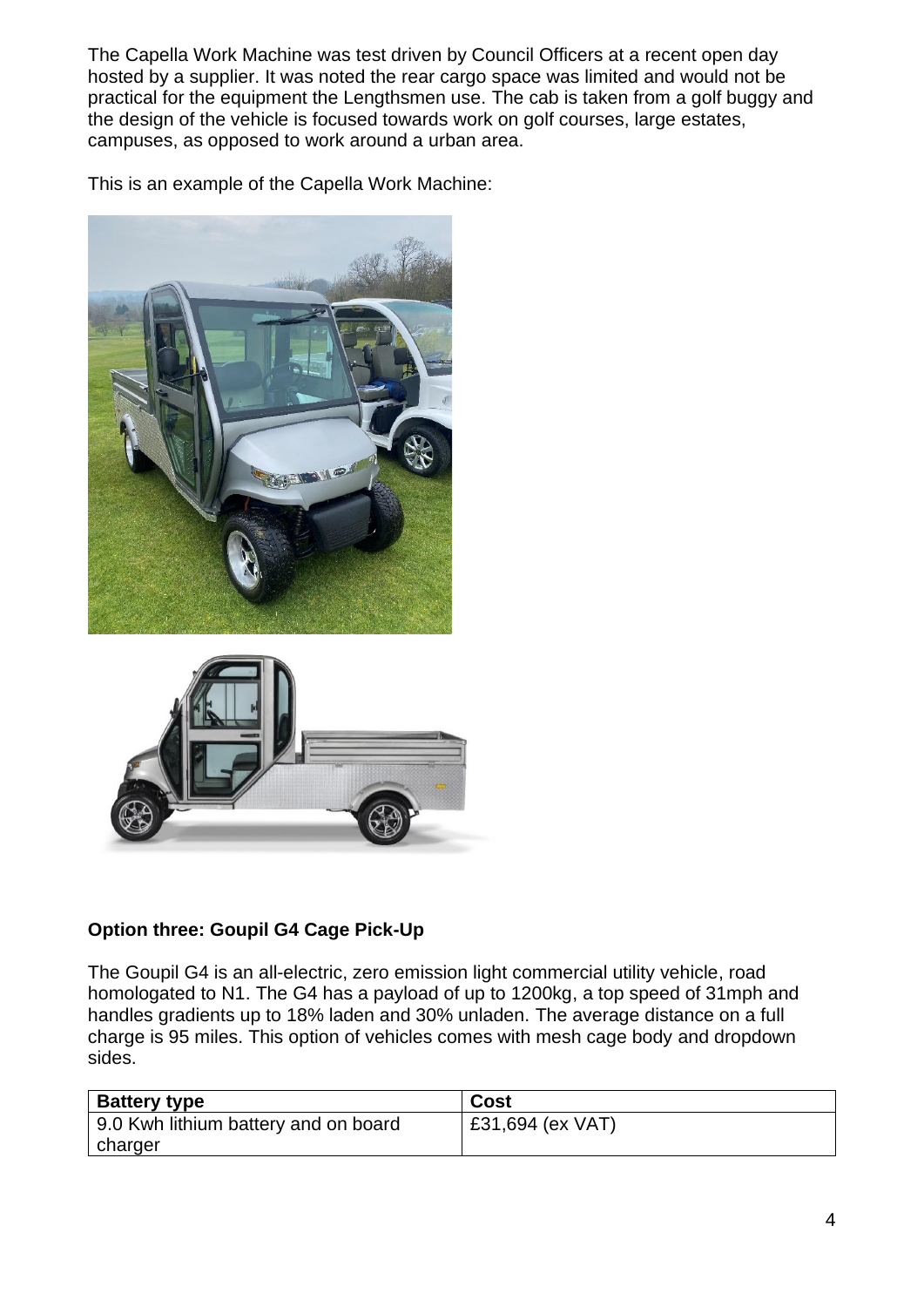Bradshaw Electric Vehicles do offer a five year contract hire option for the Goupil at approximately £648 per month. The cost includes full service and maintenance with two service visits per year. However, this is a significant cost over a five year period and the Town Council would not own the vehicle at the end of the contract.

This is an example of the Goupil G4 Cage Pick-up:





#### **Option four: Use of a staff vehicle**

The report has also explored the potential of a Lengthsmen using their own vehicle. Whilst an initial low cost option for the Town Council, further exploration has identified concerns about this being a viable option. The Town Council would need oversight and regular monitoring to ensure the member of staff has business insurance for their vehicle, that records relating to maintenance of the vehicle and MOT certificates are shared. It is noted that the same risk management of employees and their vehicles would apply equally to staff driving a vehicle owned by the Town Council.

There would be concerns of any vehicle being suitable for the jobs the Lengthsmen undertake, as opposed to a purpose built vehicle as shown above. The Town Council